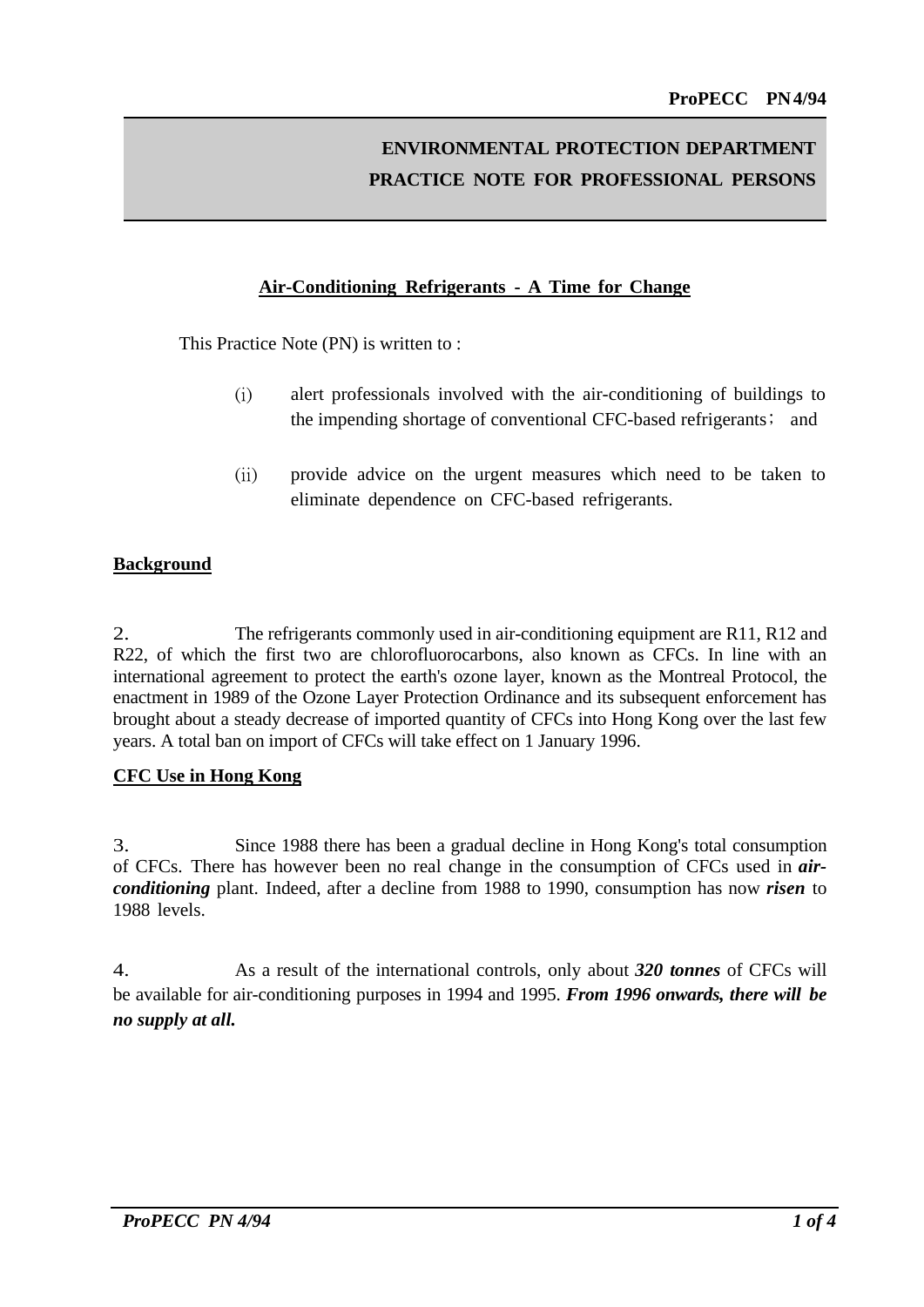5. No matter how carefully the air-conditioning equipment is maintained, some refrigerants are lost through small leaks in pipes and valves, during ma  $\mathbb{I}^+_1$  or equipment overhauls, and through accidents. All practising professionals should be aware that in the near future CFCs will simply not be available to replenish these losses.

## **How to eliminate dependence on CFC for air-conditioning**

## 6. Short and Medium Term Measures (for existing installations)

- (i) To minimise losses from existing equipment :
	- (a) carry out routine leak checks at regular intervals $;$
	- (b) install a refrigerant leak detection system to minimize the leakage of refrigerant by advance warning of minor leaks;
	- (c) install high efficiency air purgers for low pressure centrifugal machines (i.e. those using R-11, HCFC-123) so as to minimize the refrigerant lost during air purging;
	- (d) recover and recycle the refrigerant during servicing and maintenance of the refrigerant circuits. It should be noted that under the Ozone Layer Protection (Controlled Refrigerant) Regulation, it is mandatory to recover CFC-based refrigerants from motor vehicle air-conditioners or from large chiller plants containing more than 50kg. of controlled refrigerants (i.e. R-11, R-12 and R-115) during maintenance or servicing as well as priorto dismantling or disposal; and
	- (e) ensure that refrigerant circuits are well maintained by paying particular attention to joints, seals, and gaskets. After completion of any servicing or repair work, thoroughly check for leaks before recharging with refrigerant.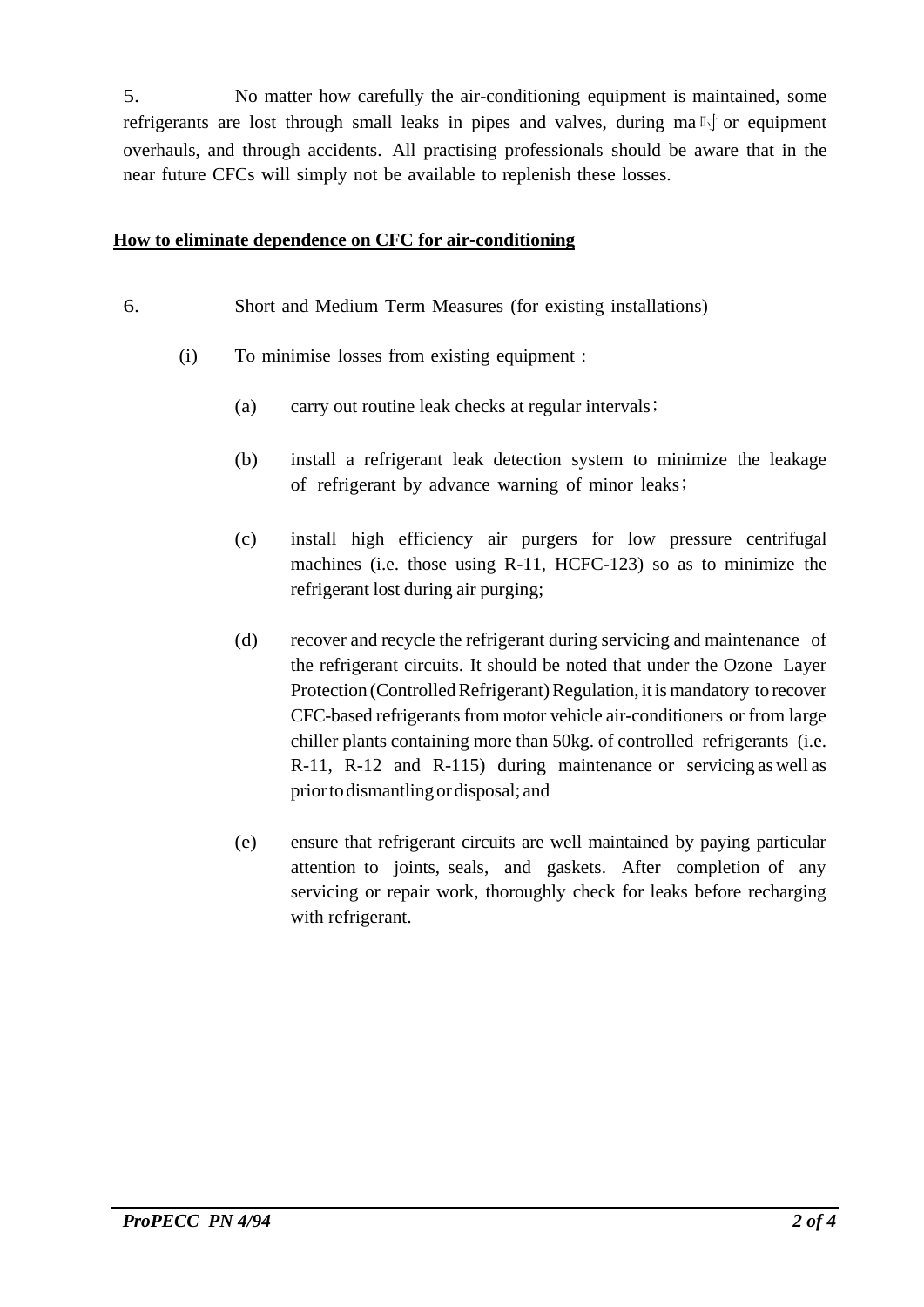(ii) Replace refrigerants in existing systems by HCFCs :

Some existing CFC air-conditioning plants can be retrofitted to run on hydrochlorofluorocarbons (HCFCs) or blends containing HCFC refrigerants. Such retrofits involve only minor modifications to equipment and an allowance should be made for a slight reduction in machine efficiency after conversion work. HCFCs are also ozone depleting substances albeit with less potential to cause damage to the ozone layer. They are expected to be phased-out within 30 years. Appendix I summarises the principal refrigerants used in building air-conditioning systems, and available alternatives.

- 7. Longer Term Measures (for existing and new installations)
	- (i) Retrofit existing equipment to run on HFC refrigerants :

Some existing CFC air-conditioning plants can be retrofitted to run on hydrofluorocarbons (HFCs) which have zero ozone depletion potential (ODP), and blends containing HFC refrigerants, as listed in Appendix I. This usually involves major modifications to the machine such as replacing compressor motors, impellers, gear trains, gaskets and seals, as well as a complete oil change.

(ii) Install new chillers running on non-CFC refrigerants :

Alternatives to CFC refrigerants are listed in Appendix I. HFCs have zero ODP and are attractive from a technical point of view. The present commercially available HFC is HFC-134a. However, the high global warming potential (GWP) of HFC-134a makes it less than ideal from an environmental perspective. Serious consideration should therefore be given to other alternatives.

## **Conclusion**

8. The message is clear : people who are still using air-conditioning equipment running on CFCs should replace or retrofit their equipment as soon as possible. Starting from 1996, there will be no imports of CFCs. If everyone waits until the last minute to make the necessary change, air-conditioning contractors are unlikely to be able to meet the sudden demand, and some buildings will lose their air-conditioning.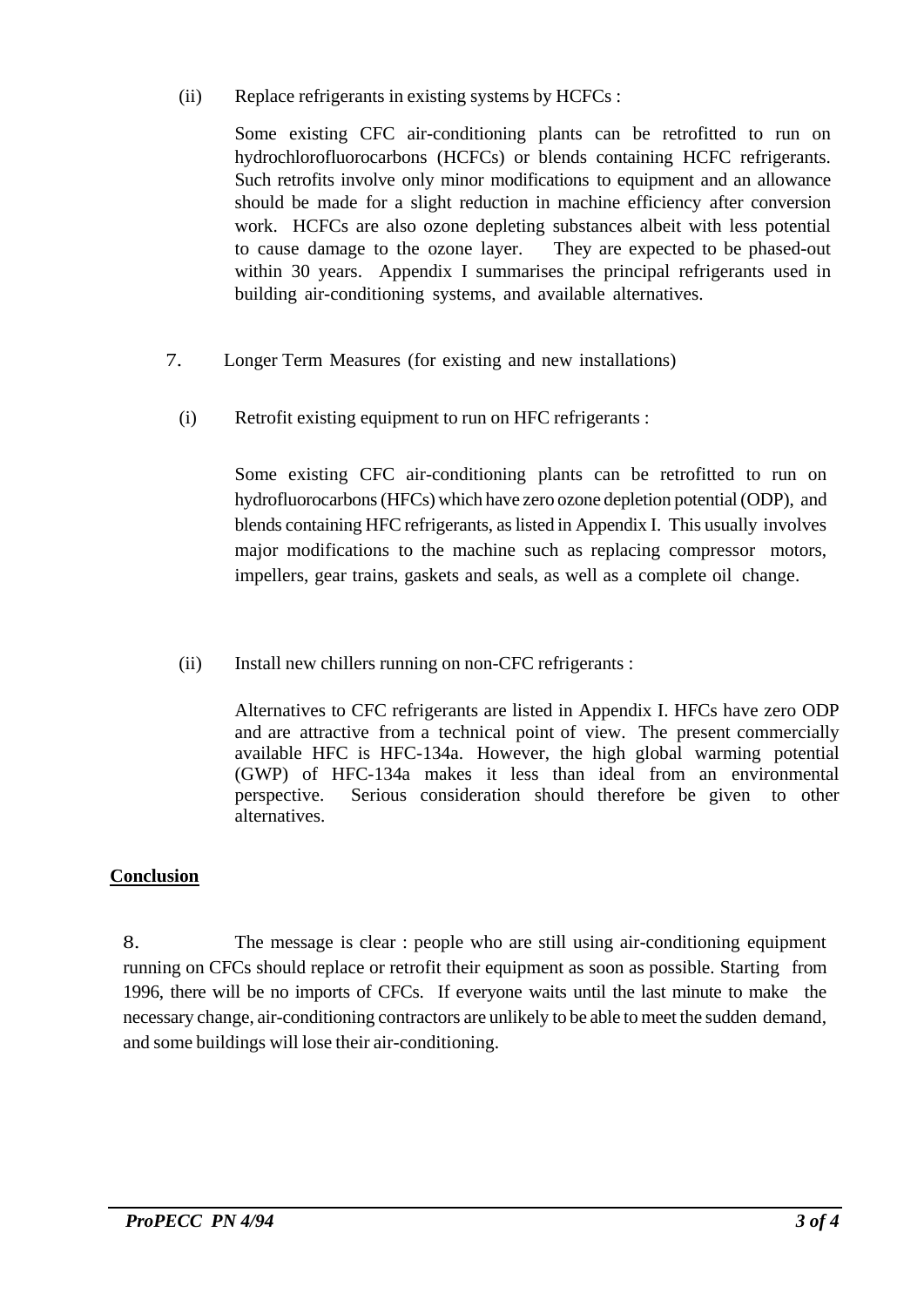## **Enquiries**

9. Officers in the Air Management Group of the Environmental Protection Department will be glad to answer any enquiries concerning the recovery and recycling of CFC refrigerants as well as the requirements of the Ozone Layer Protection (Controlled Refrigerants) Regulation. Enquiries can be addressed to the Senior Environmental Protection Officer, Air Management Group, Environmental Protection Department (Telephone : 594- 6241, Faxline No : 827 8040).

> (Stuart B. Reed) Director of Environmental Protection

Environmental ProtectionDepartment 28/F Southorn Centre 130 Hennessy Road Wan Chai

Issued December 1994 Ref. : EP 81/C2/28 Annex I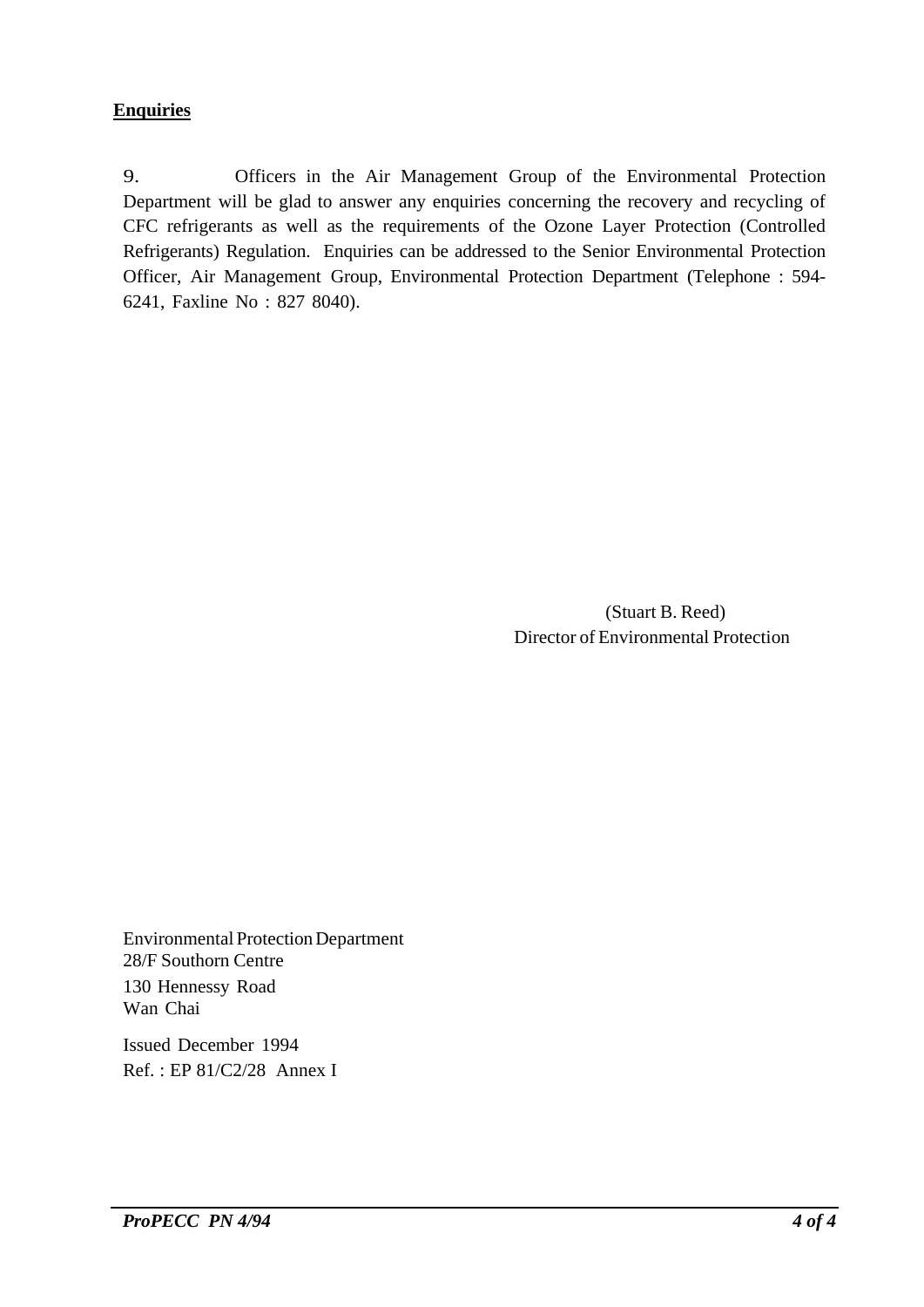# **Appendix I**

## **Alternatives to CFC refrigerants for existing air conditioners**

CFC and HCFC refrigerants were originally chosen largely for their low cost, effectiveness and safety Ideally, their replacements should also have these properties, as well as zero ozone depletion potential (ODP) and low global warming potential (GWP).

| <b>EXISTING</b><br>REFRIGERANT | <b>MAIN USES</b>                                                                                                                                                                                                   | <b>ALTERNATIVE</b><br><b>REFRIGERANTS</b>                       | <b>ADVANTAGES</b>                                                                                                                                                                                                  | <b>DISADVANTAGES</b>                                                                                                                                                                                                                                                                                                                                                                               |
|--------------------------------|--------------------------------------------------------------------------------------------------------------------------------------------------------------------------------------------------------------------|-----------------------------------------------------------------|--------------------------------------------------------------------------------------------------------------------------------------------------------------------------------------------------------------------|----------------------------------------------------------------------------------------------------------------------------------------------------------------------------------------------------------------------------------------------------------------------------------------------------------------------------------------------------------------------------------------------------|
| $CFC-11$<br>$(R-11)$           | Centrifugal chillers<br>(High efficiency and<br>low operating<br>pressure).                                                                                                                                        | HCFC-123<br>$(R-123)$                                           | low GWP.<br>$\bullet$<br>relatively high<br>efficiency<br>compared with<br>other substitutes.                                                                                                                      | • early phase out<br>date.<br>• relatively high<br>toxicity.<br>• attacks insulation<br>of motor<br>winding.<br>$\bullet$ reduction in<br>capacity and<br>efficiency.<br>not a direct drop-in.                                                                                                                                                                                                     |
| $CFC-12$<br>$(R-12)$           | Centrifugal chillers<br>(most commonly used<br>refrigerant in<br>centrifugal chillers in<br>$HK$ ).                                                                                                                | HFC-134a<br>$(R-134a)$<br>Blends of<br>HCFC/HFC<br>Hydrocarbons | zero ODP.<br>high efficiency.<br>$\bullet$ minimum<br>retrofitting cost.<br>$\bullet$ components of<br>blends are<br>existing chemicals<br>and are well<br>المستسلمة<br>zero ODP.<br>low GWP                       | $\bullet$ incompatible with<br>existing mineral oil.<br>• high GWP.<br>• reduction in cooling<br>capacity.<br>• not a direct drop-in<br>substitute.<br>• contains HCFC.<br>hence has an early<br>phase out date.<br>• fractionation<br>vaporization of<br>zeotropic blends.<br>• not a direct drop-in<br>substitute.<br>• not suitable for<br>retrofitting existing<br>machines.<br>• inflammable. |
| HCFC-22<br>$(R-22)$            | Most commonly used<br>refrigerant in medium<br>and large size air-<br>conditioning systems<br>(need not be phased<br>out until 2030 under<br>the current phase-out<br>schedule of the<br>Copenhagen<br>Amendment). | HFC blends<br>Ammonia<br>Hydrocarbons                           | • zero ODP.<br>$\bullet$ minimum<br>retrofitting cost.<br>• most components<br>are existing<br>chemicals and are<br>well tested.<br>zero ODP.<br>negligible GWP.<br>most efficient.<br>low cost.<br>refer to above | • fractional<br>vaporization of<br>zeotropic blends.<br>• high toxicity.<br>• inflammable.<br>• refer to above.                                                                                                                                                                                                                                                                                    |
|                                |                                                                                                                                                                                                                    |                                                                 |                                                                                                                                                                                                                    |                                                                                                                                                                                                                                                                                                                                                                                                    |